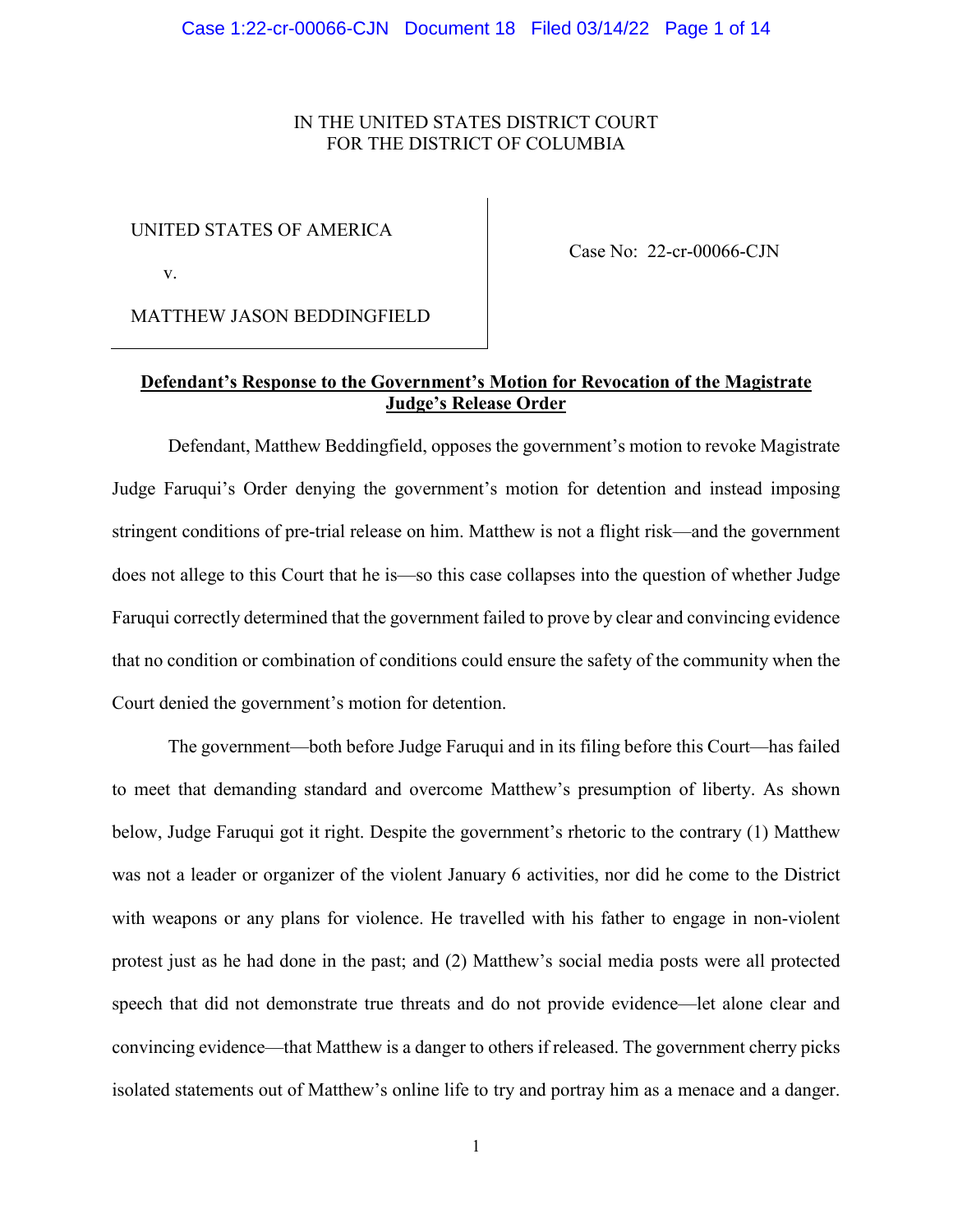### Case 1:22-cr-00066-CJN Document 18 Filed 03/14/22 Page 2 of 14

Under the Bail Reform Act, Matthew's social media posts and political speech should not occupy more weight than they deserve. To the extent this Court is troubled by those social media posts, Judge Faruqui properly noted that including a full social media ban as part of his release conditions strikes the right balance between protecting the community and protecting Matthew's right to liberty. Matthew requests that this court review the prior motions submitted and incorporate those arguments prior to making a decision. See Docket 11 and 14. This Court should affirm Judge Faruqui's Order, deny the government's motion for detention, and order Matthew released on the conditions outlined in Judge Faruqui's Order.

# **A. This Court can only overcome Matthew's presumption of liberty if the government proves by clear and convincing evidence that the stringent release conditions imposed by Judge Faruqui cannot reasonably assure the safety of any individual or the community.**

"In our society liberty is the norm, and detention prior to trial or without trial is the carefully limited exception." *United States v. Salerno*, 481 U.S. 739, 755 (1987); *see also United States v. Munchel,* 991 F.3d 1273, 1279 (D.C. Cir. 2021) (same). The Bail Reform Act of 1984 governs this "carefully limited exception" in federal criminal cases. *See* 18 U.S.C. § 3141, *et seq*. In enacting this law, "Congress envisioned the pretrial detention of only a fraction of accused individuals awaiting trial." *United States v. Orta*, 760 F.2d 887, 891 (8th Cir. 1985). Acknowledging the "norm" of liberty, the Act does not even allow a district court to hold a hearing to determine if someone should be detained outside of two statutorily defined circumstances: (1) if the government is charging the defendant with having committed one of an enumerated list of crimes; or (2) if the case involves "a serious risk that [the defendant] will flee" or "a serious risk that" the defendant will try to obstruct justice or attempt to intimidate a potential witness or juror. 18 U.S.C. § 3142  $(f)(1)-(2)$ .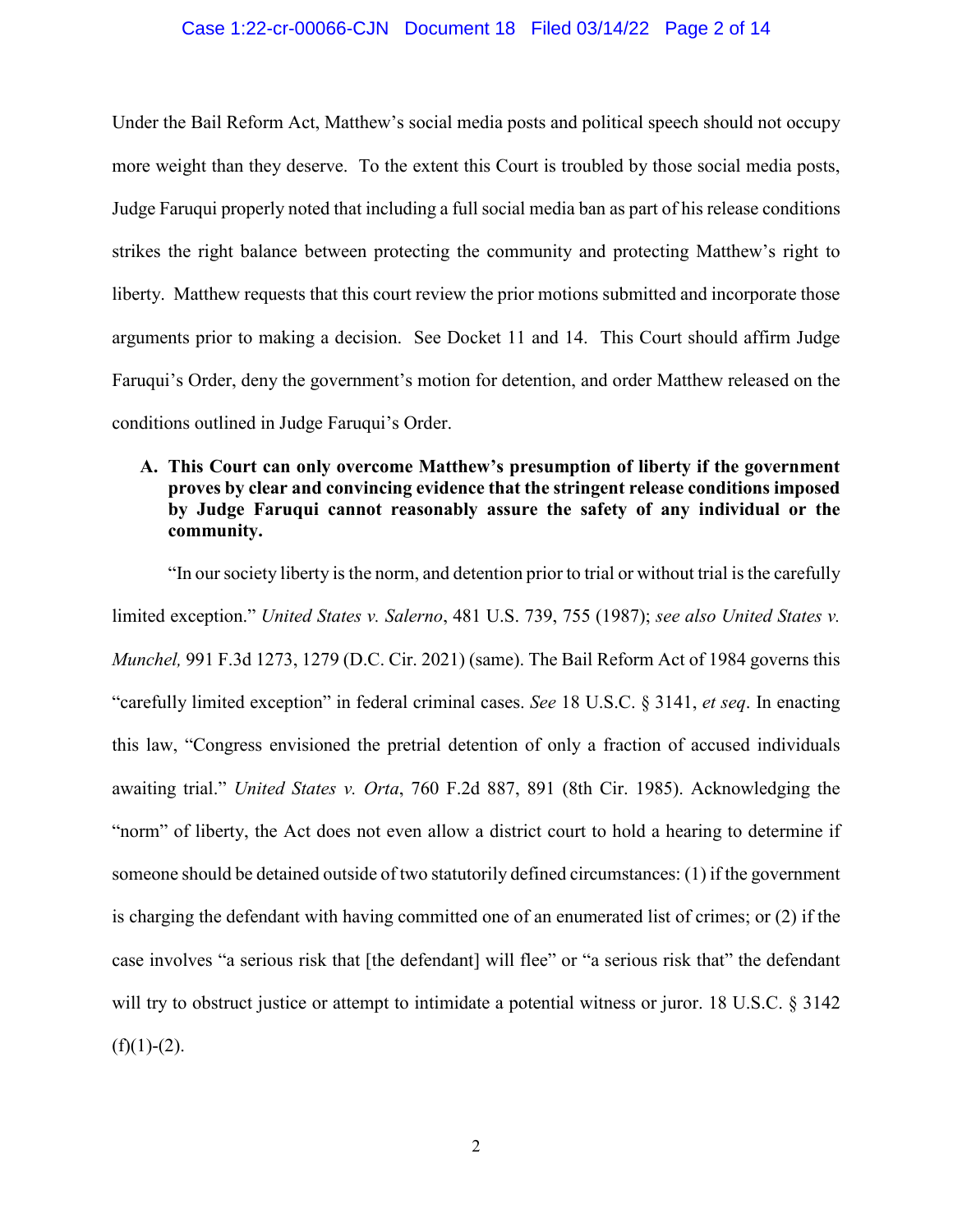### Case 1:22-cr-00066-CJN Document 18 Filed 03/14/22 Page 3 of 14

Here, the government does not charge Matthew with one of the Act's enumerated crimes, nor does the government argue that Matthew is a flight risk. So the only issue before this Court is whether he "*presents an identified and articulable threat* to an individual or the community[.]" *Munchel*, 991 F.3d at 1280 (quoting *Salerno*, 481 U.S. at 751) (emphasis in original).

Recognizing the importance of individual liberty, Congress ensured through the Act that the government could not convert the "carefully limited exception" of detention into a de facto norm. The government cannot merely allege dangerousness to detain an individual; instead, "the government must prove by 'clear and convincing evidence' that 'no condition or combination of conditions will reasonably assure the safety of any other person and the community'" in order to overcome a defendant's presumption of liberty. *Munchel*, 991 F.3d at 1279-80 (quoting 18 U.S.C. § 3142(f)). Thus the government must meet a "high threshold" to show "the requisite finding of future dangerousness for defendants charged for offense conduct arising out of the January 6 events at the Capitol." *United States v. Owens*, 531 F. Supp. 3d 102, 116 (D.D.C. 2021) (discussing *Munchel*).

In assessing whether the government has met this "high threshold," this Court considers four factors: "(1) 'the nature and circumstances of the offense charged,' (2) 'the weight of the evidence against the person,' (3) 'the history and characteristics of the person,' and (4) 'the nature and seriousness of the danger to any person or the community that would be posed by the person's release.'" *Munchel*, 991 F.3d at 1279 (quoting 18 U.S.C. § 3142(g)(1)-(4)).

And, in reviewing these factors, this Court does not weigh a binary choice between detention and full release. Instead, Congress contemplates a large middle ground in which a district court releases a person "subject to the least restrictive . . . condition or combination of conditions [] that . . . will reasonably assure . . . the safety of any other person and the community."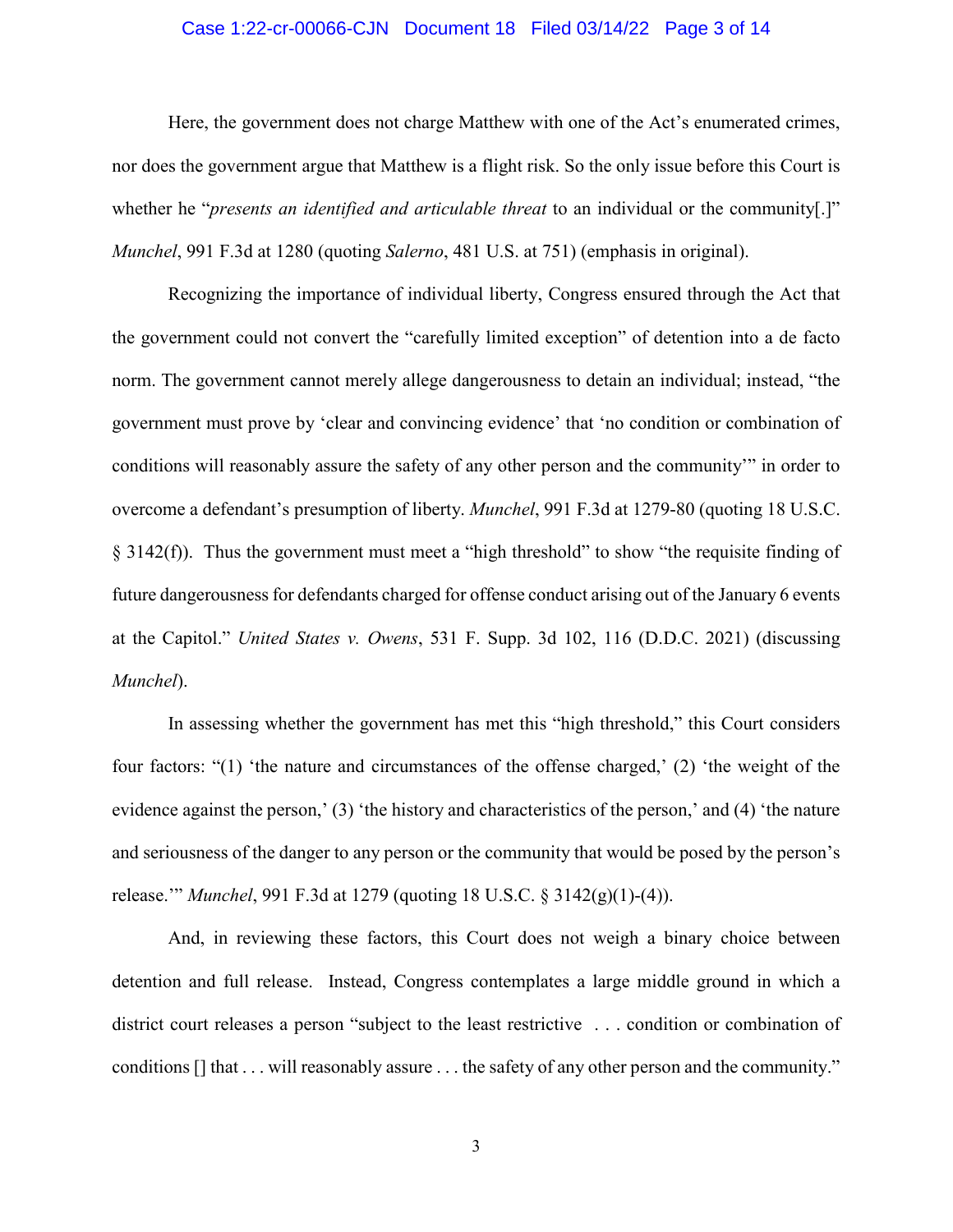#### Case 1:22-cr-00066-CJN Document 18 Filed 03/14/22 Page 4 of 14

18 U.S.C. § 3142(c)(1)(B). This Court may grant the government's detention motion only if it "finds that no condition or combination of conditions will reasonably assure . . . the safety of any other person and the community." *Id.* § 3142(e)(1). Reviewing the four statutory factors in light of Judge Faruqui's carefully considered conditions of release shows that this Court must also deny the government's motion and affirm Judge Faruqui's Order.

# **B. The nature and circumstances of Matthew's offense and the weight of the evidence against him, in the context of individuals charged for crimes related to January 6th, weighs toward affirming the current Release Order.**

The government "relies on the representations of proffers previously made and the record as established" to assert that the nature of Matthew's offense and the weight of evidence against him "weigh in favor" of detention. Gov't Mtn. at 4. "Not so fast." *Owens,* 541 F. Supp. 3d at 116. This "court[] retains a 'grave constitutional obligation to ensure that the facts and circumstances of each case warrant' the 'exceptional treatment' of detention." *Id.* (quoting *Munchel*, 991 F.3d at 1285). Matthew is "entitled to an *individualized determination* of dangerousness based on the discrete facts before [this] court," and not merely a conclusory determination that his crime is categorically too dangerous to allow him to remain at liberty. *Id.* (emphasis added).

This District has developed a specific framework for reviewing a dangerousness determination in the context of defendants charged regarding January 6th. Courts consider whether a defendant

(1) "has been charged with felony or misdemeanor offenses;" (2) "engaged in prior planning before arriving at the Capitol;" (3) "carried or used a dangerous weapon during the riot;" (4) "coordinat [ed] with other participants before, during, or after the riot;" (5) "assumed either a formal or a de facto leadership role in the assault by encouraging other rioters' misconduct;" or (6) expressed "words" and made "movements during the riot" that included "breach[ing] the interior of the Capitol building," "injur[ing], attempt[ing] to injure, or threaten[ing] to injury others, or ... . damag[ing] or attempting to damage federal property," "actively threaten[ing] or confront[ing] federal officials or law enforcement" or "otherwise promot[ing] or celebrat[ing] efforts to disrupt the certification of the electoral vote count."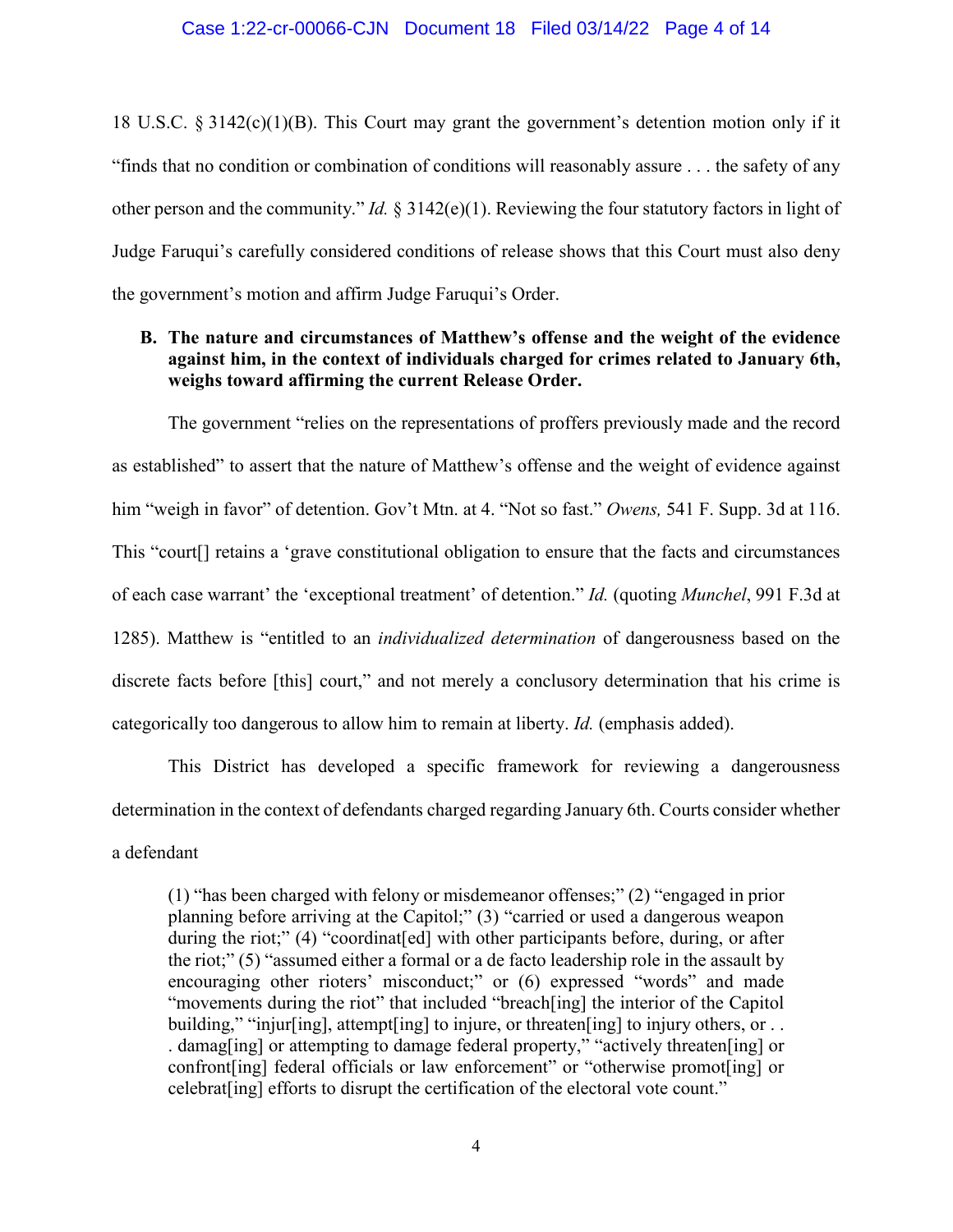*Owens*, 541 F. Supp. 3d at 111 (quoting *United States v. Chrestman*, Case No. 21-mj-218

(ZMF), 2021 U.S. Dist. LEXIS 36117 at \*20-24 (D.D.C. Feb. 26, 2021)).

Conducting the requisite "individualized determination" in Matthew's case in light of these

factors shows that Judge Faruqui got it right:

- Matthew did not injure anyone.
- Matthew did not vandalize or damage federal property or take "souvenirs" from the Capitol.
- Matthew was not a member of the group that planned the riot; he simply went to the rally with his father. *Accord Owens*, 541 F. Supp. 3d at 112 ("defendant does not appear to be a member of any organized group that planned for a riot and attack on the Capitol on January 6, 2021. To the contrary, the extent of defendant's coordination with other participants of the riot, either before or after January 6, is limited to his travel with his father and grandparents,… and then accompanying his father onto restricted areas on the Capitol grounds.")
- Unlike others who came ready for combat, Matthew had no plans or intention to engage in a riot. He dressed in casual clothes and carried a flag like he did for the peaceful protest he attended in November, 2020. *Accord Owens,* 541 F. Supp. 3d at 112 ("defendant does not appear to have come to the Capitol prepared for conflict, but instead 'dressed casually,' wearing 'no body armor or tactical gear,' … and he brought no conventional dangerous weapon for offensive or defensive uses, such as a taser, firearm, baton, axe or chemical spray.")
- Matthew had no leadership role in the riot—either formally or informally.
- Indeed, Matthew is not even a member of any of the subgroups associated with plans for violence on January 6th like the Proud Boys, the Oath Keepers, or any other militia.
- The alleged assaultive conduct on which the government relies lasted for less than ten seconds.

While comparisons with other January 6th defendants is not determinative, it is enlightening. The government alleges that Matthew engaged in conduct less serious than that at issue in *Owens* or *Perkins* and in other cases involving defendants who have been released.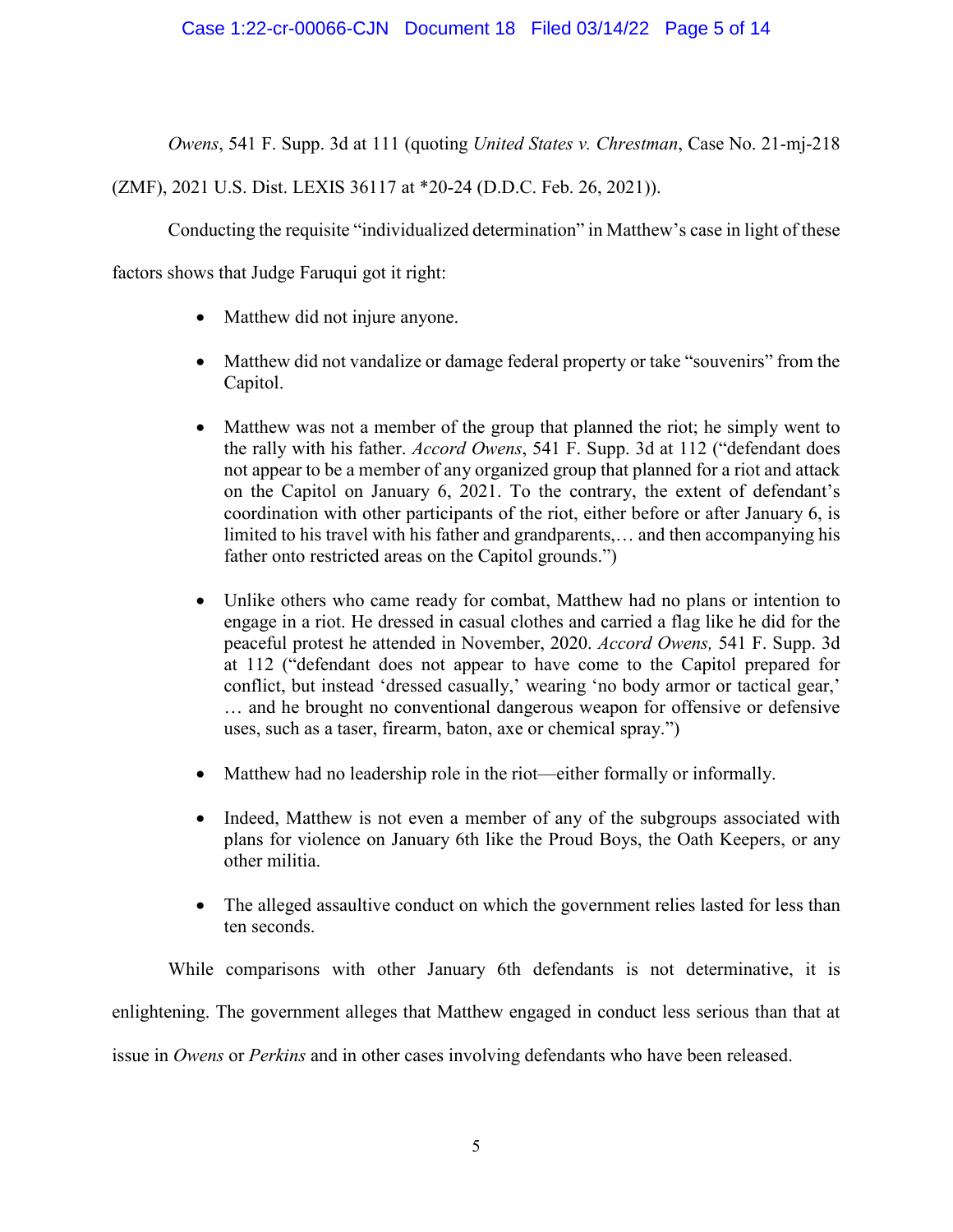### Case 1:22-cr-00066-CJN Document 18 Filed 03/14/22 Page 6 of 14

Matthew engaged in less serious conduct than the defendants in *Owens* and *Perkins*. Matthew did not hit anyone with the flagpole and did not injure anyone. The entire allegedly assaultive episode lasted less than 10 seconds. In *Owens*, the defendant "'smash[ed]' Officer C.B. in the head with his skateboard[,]" "scuffled with Officer C.B.[,]" "yelled disparaging remarks and made obscene gestures at the officers[,]" and ninety minutes later, raised his skateboard above his head and brought it down, although it's unclear whether he hit anyone that time. *Owens*, 541 F. Supp. 3d at 106-07, 113. The officer had a blunt force injury to the head, may have suffered a concussion, and had a finger crushed. *Id.* at 114-15. In *Perkins* (Tp 9), the defendant threw a flagpole at the line of officers and then "picked up what appears to be a different flagpole from the ground, he pushed it into the chest of an officer and then moments after that raised the flagpole over his head and brought it down in the direction of another officer, appearing to strike the officer in the back or back of the head."

Matthew's alleged assaultive conduct was also less serious than other January 6 defendants who have been released. *See United States v. Klein*, 533 F. Supp. 3d 1, \*18 (D.D.C. 2021) ("But where so much of the proffered justification for Klein's detention relies on the type of force he employed, the Court sees some relevance in the fact that several defendants who also face charges under §111(b) for assaulting officers and did not engage in planning activities were released without objection from the government."); *United States v. Leffingwell*, 21-CR-5 (D.D.C.) (defendant repeatedly punched officer with closed fist in attempt to push past wall of officers); *United States v. Gossjankowski*, 21-CR-123 (D.D.C.) (defendant activated taser within tunnel multiple times as he pushed towards the police line); *United States v. Blair*, No. 21-CR-186 (D.D.C.) (defendant struck an officer in the chest with a lacrosse stick).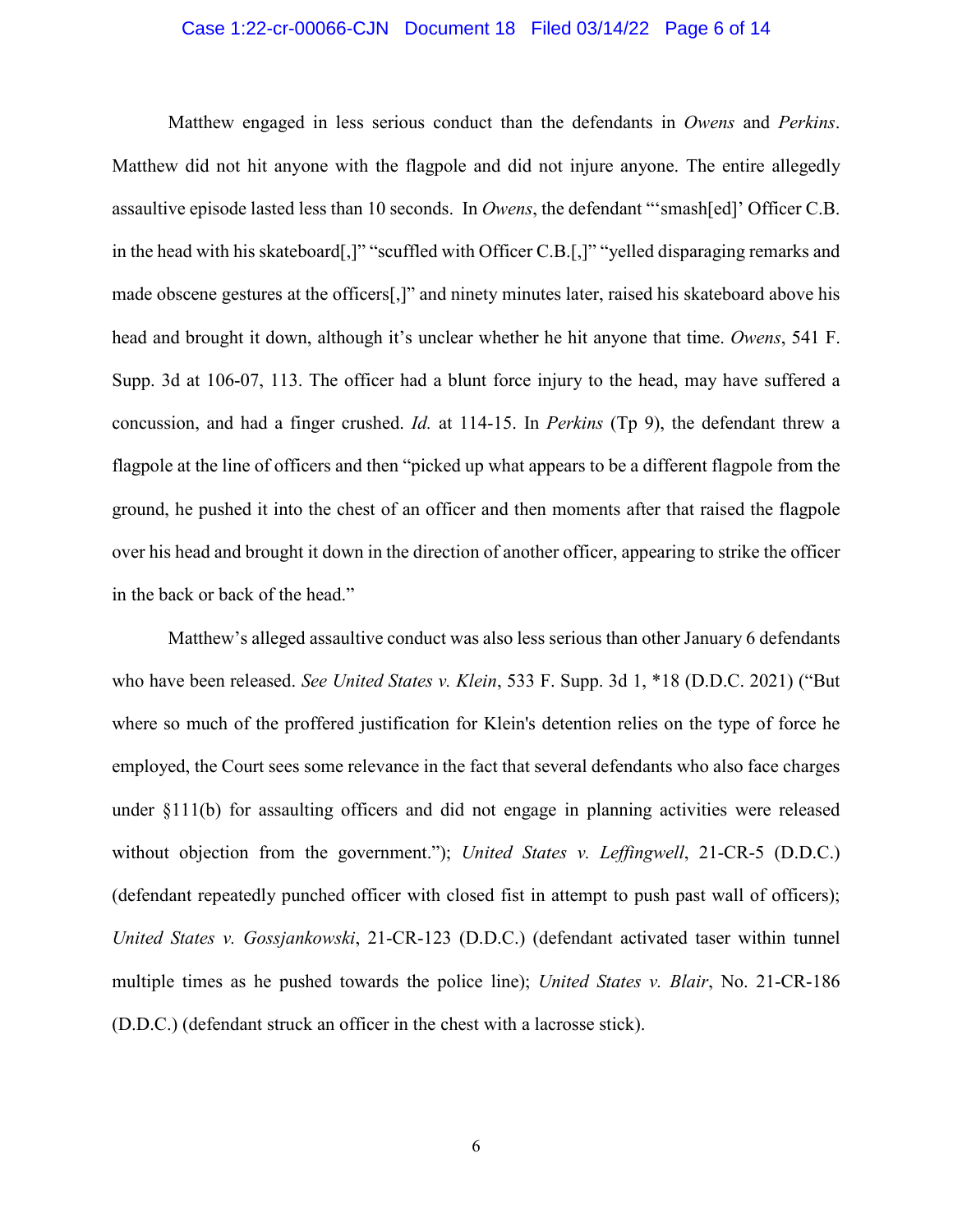### Case 1:22-cr-00066-CJN Document 18 Filed 03/14/22 Page 7 of 14

Based on all of these factors, both *Owens* and *Perkins* found the first factor weighed only "modestly" in favor of detention. *Owens*, 541 F. Supp. 3d at 106 ("first factor weighs modestly in favor of detention."); *Perkins* (Tp 14) (first factor weighs in favor of detention "only modestly because of these mitigating factors."). Because Matthew engaged in less serious conduct, the first factor here favors release on conditions.

#### **C. The weight of the evidence does not favor detention.**

The weight of the evidence against Matthew is the "least important" of the four factors. *United States v. Hir*, 517 F.3d 1081, 1090 (9th Cir. 2008). Presuming that an individual should be detained "because the evidence against him appears to be weighty . . . would appear to be tantamount to a presumption of guilty, a presumption that our system simply does not allow." *United States v. Gray*, 651 F. Supp. 432, 436 (W.D. Ark. 1987). And, in any event, the evidence against Matthew is not as strong as that against other January 6th defendants because the government does not allege that he caused any injuries. His alleged conduct was less serious than that alleged against many other individuals. Thus, there is simply less evidence that the government has against him. At best, this "least important" factor is neutral for the government.

### **D. Matthew's history and characteristics weight toward release.**

Matthew is *young.* He graduated high school in 2018. He lives at home in a small community and his behavior can be easily and positively impacted in the community while accurately enforcing the BRA. He is not one of the organizers or leaders of the violence on January 6th. Even if the government's allegations are true, he was a very young man caught in political activity, that to the surprise of many, resulted in historical mayhem at the Capitol. In order to make him seem like a danger to others, the government asks this Court to focus on two things— Matthew's *Alford* plea to North Carolina assault and his social media posts. Neither of those facts,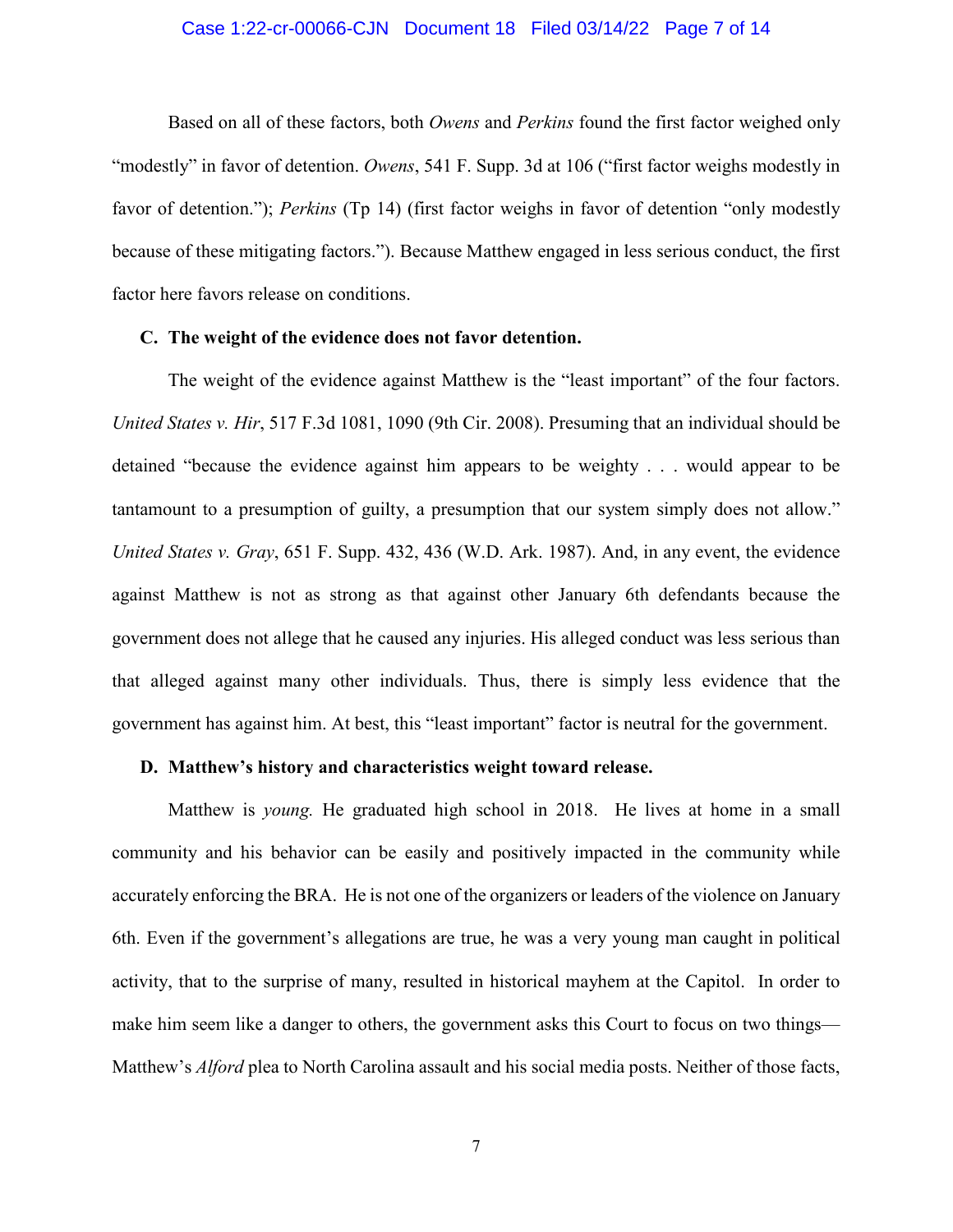#### Case 1:22-cr-00066-CJN Document 18 Filed 03/14/22 Page 8 of 14

stripped of sensationalism and taken in the proper context, show that Judge Faruqui erred when he found that the government did not meet its clear and convincing burden of proof.

# **1. Matthew's** *Alford[1](#page-7-0)* **plea to North Carolina assault does not show that he is a danger to others or the community.**

The government's motion to this Court presents its version of the facts of Matthew's sole prior conviction to paint him as a dangerous individual with a propensity for violence. Gov't Mtn. at 4. Matthew disputes the government's description of the offense; put simply, it did not happen the way that the government claims that it did.

Matthew is not accusing the government of acting in bad faith; it is simply mistaken. And the government's mistake is understandable. The government is presumably relying on police reports and similar documents to make its assertions. But that reliance is incorrect as a matter of law and mistaken as a matter of fact. Matthew pleaded guilty to North Carolina Assault with a Deadly Weapon Inflicting Serious Injury ("AWDWISI") pursuant to *North Carolina v. Alford*, 400 U.S. 25 (1970). That plea means that Matthew did not admit *anything* about the offense. He simply accepted an adjudication of guilt. "In entering an *Alford* plea, the defendant waives a trial and accepts punishment, but he does not admit guilt, and the prosecutor's proffer of what the State would have proved at trial does not amount to an admission or acceptance of the facts by the defendant." *United States v. Alston*, 611 F.3d 219, 226 (4th Cir. 2010).

A defendant making an *Alford* plea "admit[s] nothing about the narrower description of the crime offered by the [government] at the plea colloquy." *United States v. Ventura*, 565 F.3d 870, 879 (D.C. Cir. 2009). And, "[a]t no point did [Matthew], his counsel, or the judge confirm the truth of the facts as stated by the [State of North Carolina] in its proffer. The judge was not required to

 $\overline{a}$ 

<span id="page-7-0"></span><sup>1</sup> *North Carolina v. Alford*, 400 U.S. 25 (1970).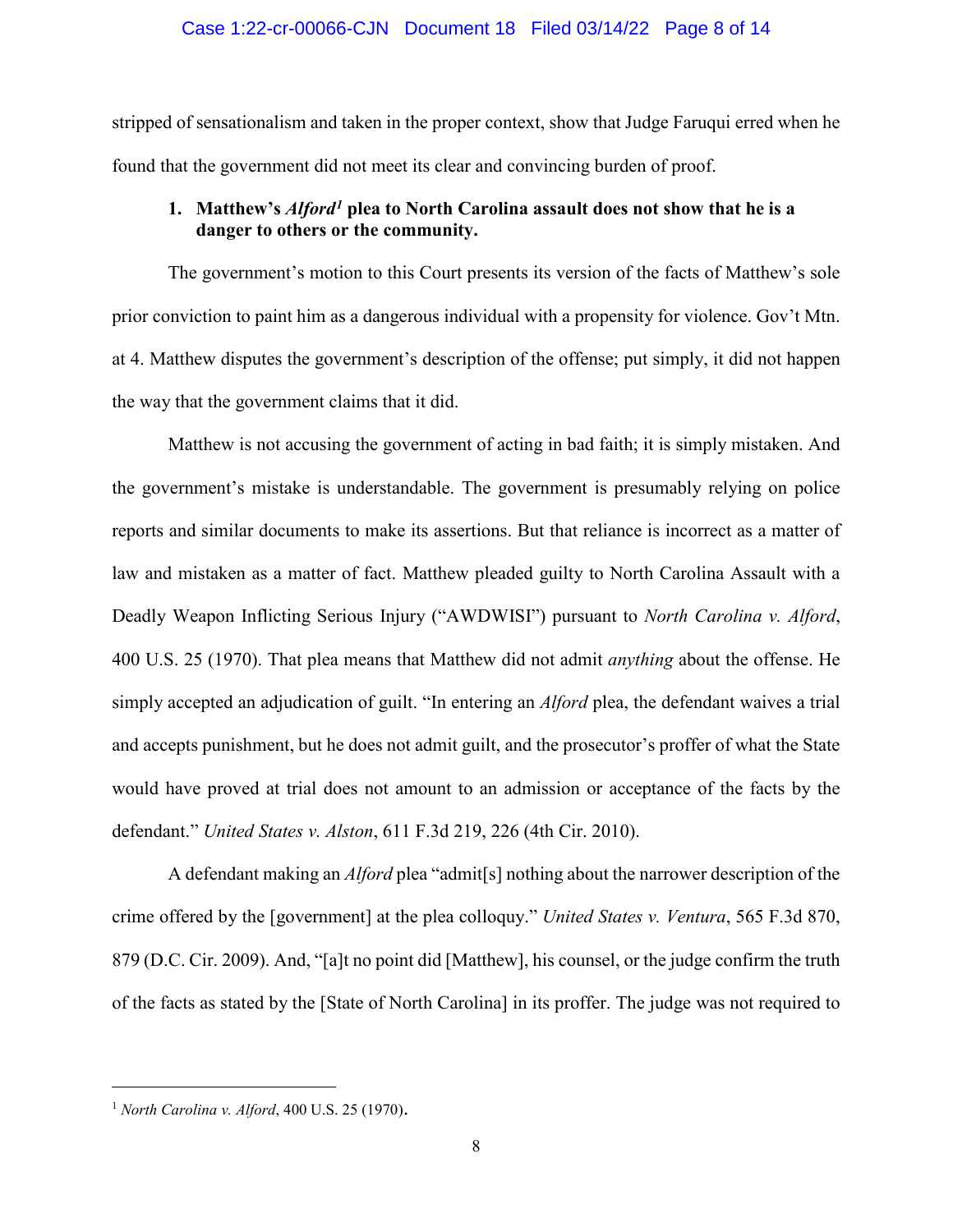### Case 1:22-cr-00066-CJN Document 18 Filed 03/14/22 Page 9 of 14

accept those facts to convict [Matthew.]" *Id.* That is the whole point—and the legal effect—of an *Alford* plea.

Thus, the government cannot, as a matter of law, use any of the factual allegations made in Matthew's prior case to establish any facts necessary to meet its clear and convincing burden of proof in this later judicial proceeding. *See id.* (Discussing modified categorical approach)*; see also Alston,* 611 F.3d at 227 (same); *United States v. Savage*, 542 F.3d 959, 966-67 (2nd. Cir. 2008) (same).

And, in any event, this detention hearing is not the place to re-litigate the seriousness of Matthew's assault conviction. The state of North Carolina was the proper forum to do that. And the state of North Carolina convicted Matthew of AWDWISI—a Class E Felony in North Carolina—and gave him a suspended sentence with [2](#page-8-0)4 months of probation.<sup>2</sup> That was the crime and sentence that the state prosecutor and state court believed reflected his actual conduct and culpability. The government is simply wrong—as a matter of fact and a matter of law—to rely on unadmitted allegations to recast that conviction into something more dangerous and violent than it actually was.

## **2. Matthew's protected online speech does not make him a danger to others or to the community.**

The government also points to Matthew's social media posts to argue for his preventative detention. Lawyers like to invoke the First Amendment—perhaps sometimes when it is not entirely

<span id="page-8-0"></span> <sup>2</sup> Notably, the conditions of this probation did *not* prohibit Matthew's parents (in whose home he was residing) from owning firearms. So while the government notes that "law enforcement recovered a total of eight firearms and over 2,000 rounds of ammunition in the Beddingfield home," it neglects to notes that (1) Matthew had no ownership or possession of these firearms and ammunition, and none were found in his bedroom; (2) his parents voluntarily gave up the ammunition to law enforcement when requested; and (3) no law or conditions of probation forbid his parents from owning guns.

Also, the FBI inventory receipt of what was seized from Matthew's parents lists 45 rounds of ammunition. On March 4, the government admitted this 2,000 number was an error, however, the error continues by arguing any ammunition was found in Matthew's bedroom.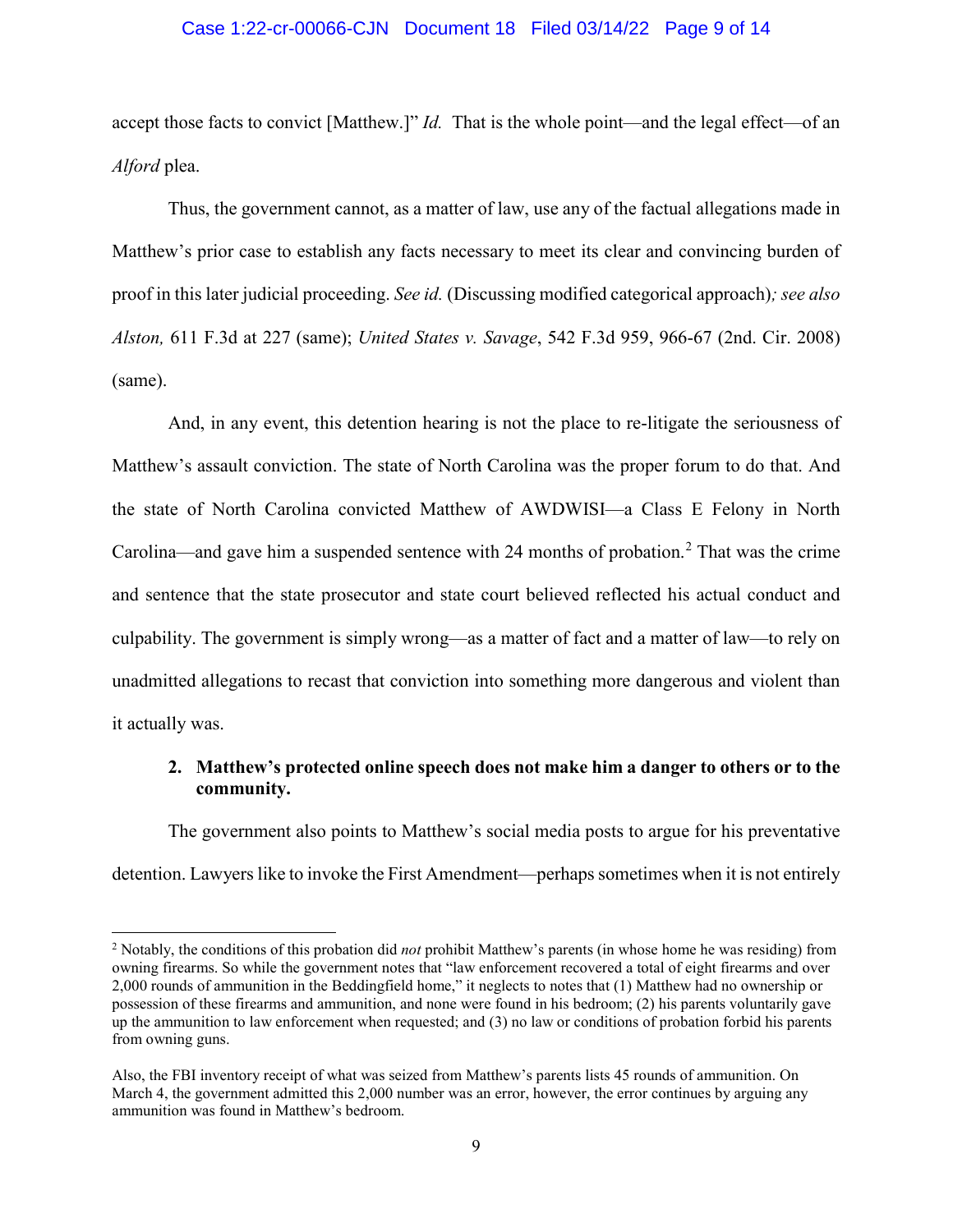### Case 1:22-cr-00066-CJN Document 18 Filed 03/14/22 Page 10 of 14

on point. This is not one of those times. Matthew has not been convicted of any crime. Instead, the government asks this Court to detain him because it believes that the words he said and the ideas he holds make him a dangerous and bad person. The government's request strikes at the core of free speech.

The internet has the highest level of First Amendment protections—akin to print media. *Reno v. ACLU*, 521 U.S. 844, 870 (1997). Matthew's online words become actionable only if they constitute incitement to imminent violence or a true threat. *Brandenburg v. Ohio,* 395 U.S. 444 (1969) (Incitement doctrine); *Virginia v. Black*, 538 U.S. 343 (2003) (True Threat doctrine). People are allowed to have horrible beliefs. And, consistent with the First Amendment, people are allowed to express those beliefs. The government only has the right to intervene when those expressions become "a serious expression of an intent to commit an act of unlawful violence to a particular individual or group of individuals." *Id.* The words must be "serious" and the threat must be particularized to an "individual or group of individuals." Mere hate speech, however abhorrent, is not a true threat.

The government cannot point to any of Matthew's online activity that involved true threats involving January 6th. This is not surprising. As noted above, Matthew was not a leader or organizer of the illegal activity. And he did not travel to D.C. with the knowledge or intent to engage in any illegal activity. So he would not have been posting about an intent to do something that he had no intention of doing.

Instead, the government selects a few of Matthew's online statements that are racist, misogynist, crude, and ill advised. But none of them are "serious expressions" of threats against individuals or groups. The government simply wants to show that Matthew is a bad person. The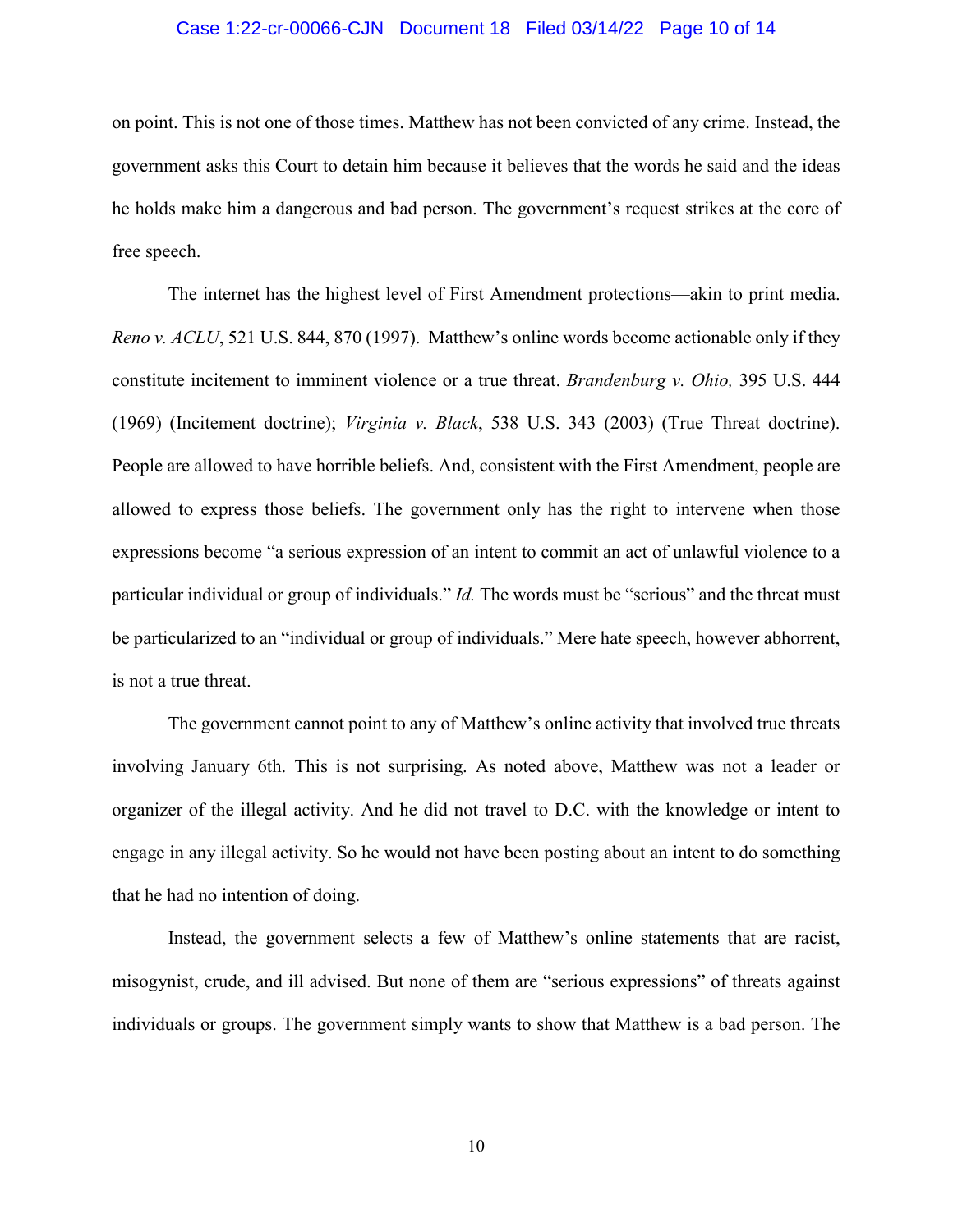Bail Reform Act (and, more importantly, the First Amendment) requires the government to show a lot more than that.<sup>[3](#page-10-0)</sup>

# **E. The stringent conditions imposed by Judge Faruqui as well as Matthew's third party custodian are sufficient to ameliorate the nature and seriousness of the danger to any person or the community that would be posed by Matthew's release.**

Judge Faruqui ordered Matthew released to the custody of his grandfather on stringent conditions. Matthew's grandfather is retired. He lives alone and can supervise Matthew. He is a former Marine and Vietnam veteran. He worked in civilian life as a plumber. He is proudly 27 years sober. His long experience and positive relationship with treatment and recovery can help Matthew with the issues that he is facing. His grandfather is fully aware of Matthew's charges and criminal history and eagerly wants to help him at this stage of his life. When Matthew's grandfather was questioned effectively by Magistrate Judge Faruqui, his grandfather expressed a commitment to supervising Matthew and helping him "grow-up". He was unequivocal that he will be the "eyes and ears" of the court. When it came to the conditions of the court order, he showed a clear understanding about his duty to the court over any leniency toward his grandson.

In addition to the guidance and support that Matthew's grandfather will provide, this court should also order the provisions in Judge Faruqui's Order that places serious restrictions on Matthew which will suffice to protect the community. In addition to the standard conditions of release, these special conditions include

> 1. Defendant shall be placed on home detention at his grandfather's house. Defendant is not allowed to leave the residence except to attend Court proceedings and meetings with his lawyer. As to any travel to medical appointments or religious services, defendant must first seek permission from his supervising Pre-trial Service officer.

<span id="page-10-0"></span><sup>&</sup>lt;sup>3</sup> And, as noted below, if this Court is disturbed by Matthew's online activity, one of the conditions of release that Judge Faruqui's Order imposes is a full and comprehensive ban of all online activity.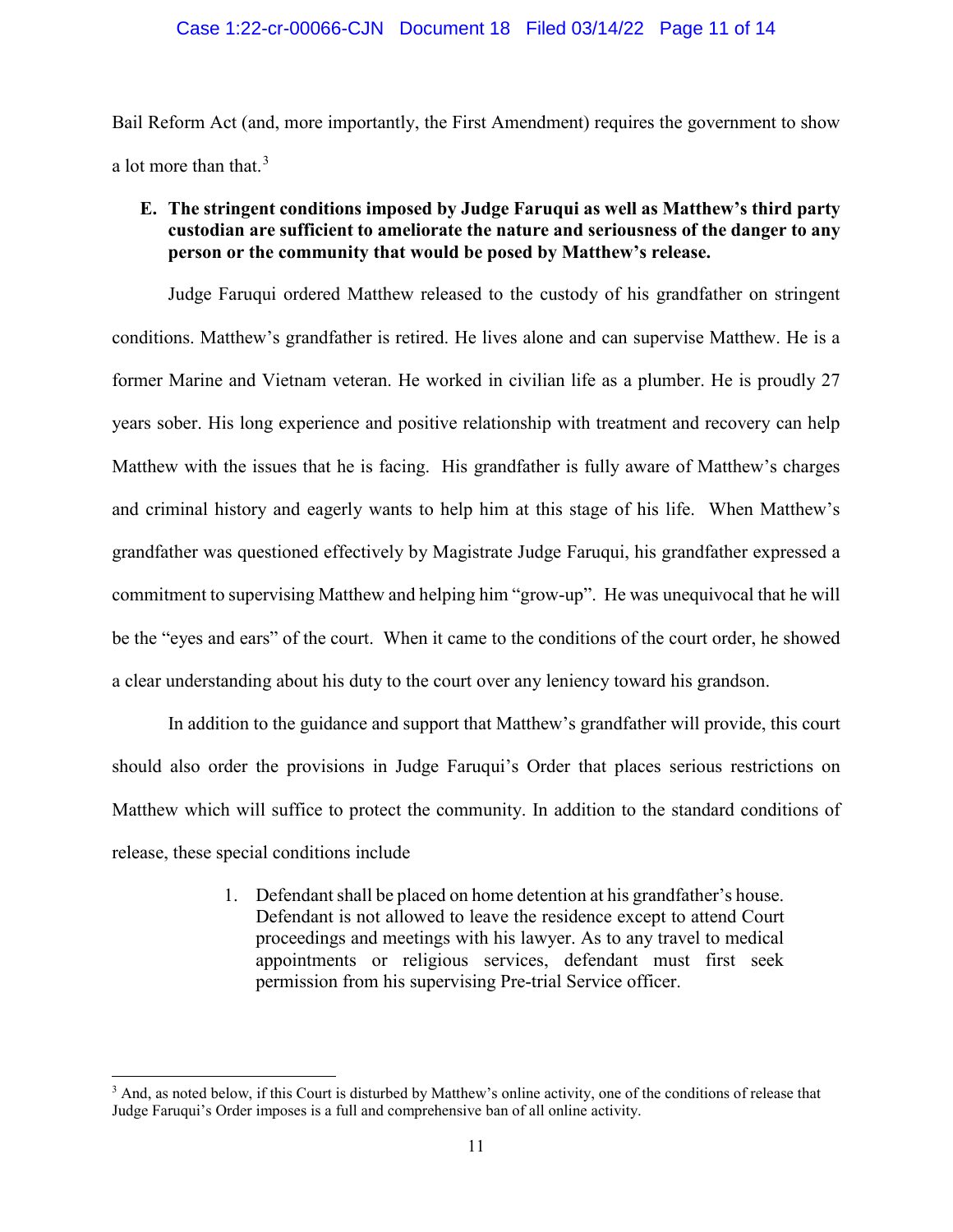- 2. Defendant is not to have access to the internet, social media, a smart phone, or any electronic device that can access the internet. Defendant is permitted to have a phone that is not capable of accessing the internet.
- 3. Defendant is not permitted to travel to Washington, D.C. except for court proceedings.
- 4. Defendant is not permitted to travel outside of his home judicial district without permission from the Court.
- 5. For three weeks, Defendant is not to return to his employment. During that time, counsel for Defendant will advise the Court and the government how Defendant's access to the internet and social media at his work site can be limited.

II. To ensure Defendant's compliance with the conditions of his release, the thirdparty custodians shall:

- 1. Not permit any visitors in the residence, outside of Defendant's mother or sister, unless the third-party custodian is present.
- 2. Ensure Defendant does not have access to any computers or "smart" devices capable of accessing the internet.
- 3. Not have wi-fi or internet access at the residence, unless on a limited basis to allow for remote court proceedings.
- 4. Remove the door from the bedroom that Defendant will be staying in to ensure the third-party custodian can monitor the Defendant.
- 5. Immediately report any violation of conditions of release to law enforcement and Pretrial Services.

These conditions are more than enough to protect the community. Matthew will be living in a home without wi-fi, in a room without a door, supervised by an ex-Marine who signed a release order obligating him to immediately report Matthew if he violates any conditions of release. Judge Faruqui took his obligation seriously, and he fashioned an order that effectuated Congress' intent in passing the Bail Reform Act and the United State Supreme Court's unwavering commitment to the presumption of pre-trial release. This Court should affirm the current release order.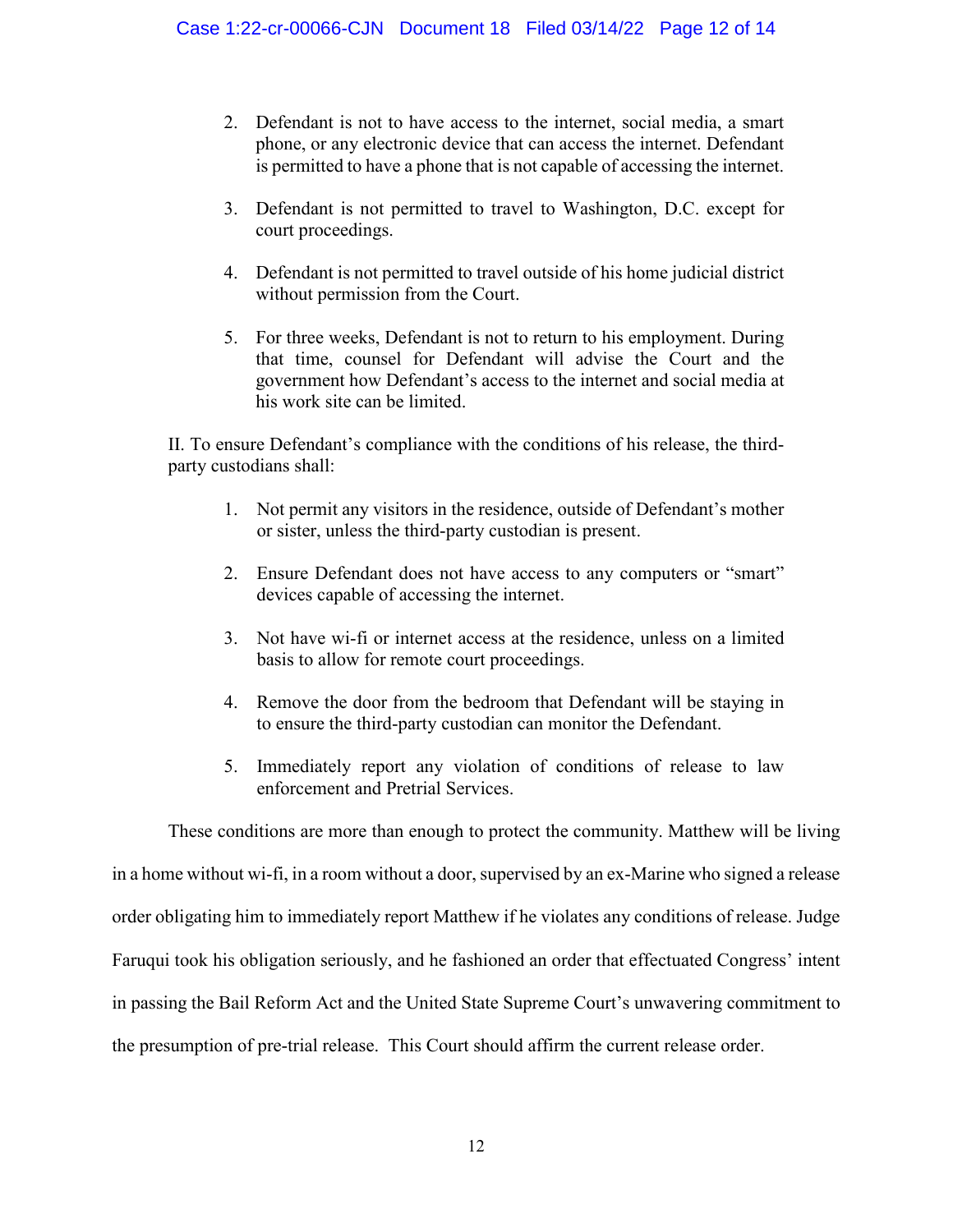#### **CONCLUSION**

"[I]mprisonment for even one day has a substantial impact on a man's liberty." *United States ex rel. Miller v. Twomey*, 479 F.2d 701, 715 n.29 (7th Cir. 1973). Matthew has been detained for 34 days while the government has exercised its rights under the Bail Reform Act. Pre-trial detention has far greater case specific and lifelong negative impacts that are not outweighed by the effective condition at this court's disposal to order and effectively enforce. Matthew incorporates the impact arguments made in his prior briefing into this courts de novo review. *See* Docket Numbers 11 and 14.

Matthew appreciates how seriously this Court takes his liberty and how quickly it has handled these proceedings. As argued above and recognized by Judge Faruqui, the government cannot meet the high burden necessary to commit Matthew to pre-trial detention. He respectfully asks this Court to affirm Judge Faruqui's order and immediately release him into his Grandfather's custody.

Respectfully submitted this 14th day of March, 2022.

G. ALAN DUBOIS Federal Public Defender - EDNC

By: */s/ Kyana Givens* KYANA GIVENS Assistant Federal Public Defender Attorney for Defendant Office of the Federal Public Defender 150 Fayetteville Street, Suite 450 Raleigh, North Carolina 27601 Telephone: 919-856-4236 Fax: 919-856-4477 E-mail: [Kyana\\_Givens@fd.org](mailto:Kyana_Givens@fd.org) Washington Bar No. 37670 LR 57.1 Counsel, Appointed

> */s/ Leza Lee Driscoll* LEZA LEE DRISCOLL